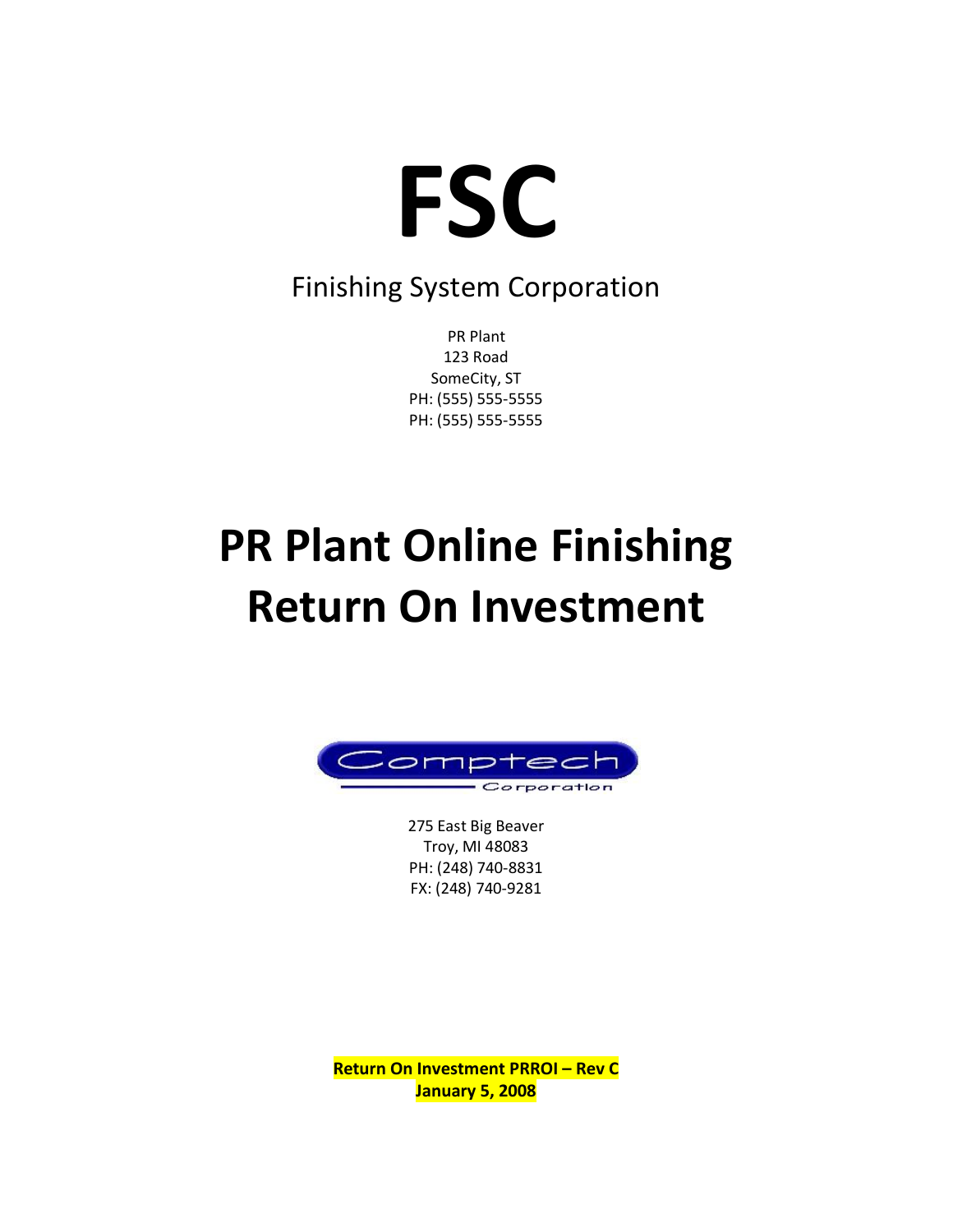### **Table of Contents**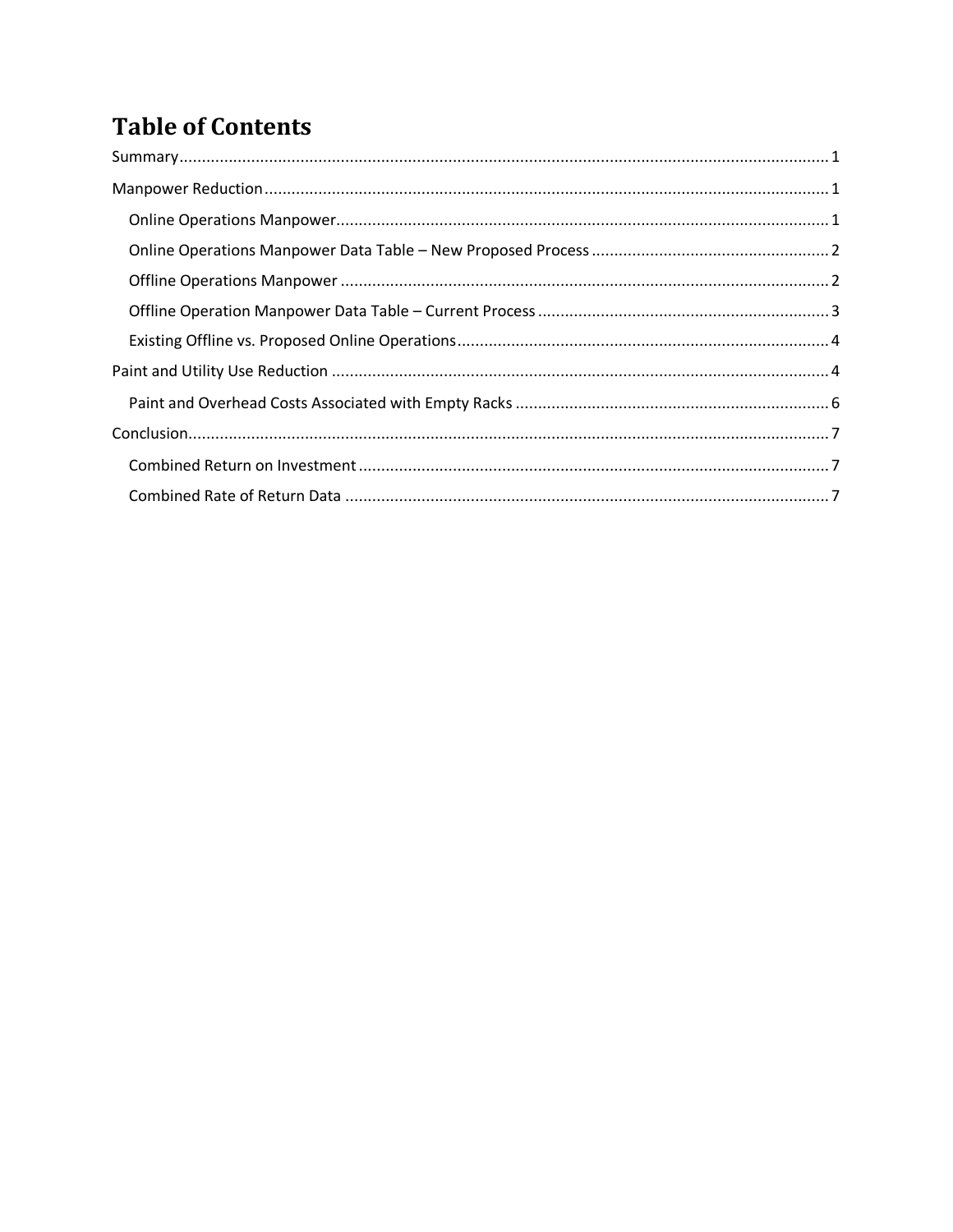Project Return On Investment PRROI – Rev C J a n u a r y 5, 2 0 0 8

### <span id="page-2-0"></span>**Summary**

The purpose of these upgrades is to increase product output while reducing the required manpower to process the additional load. The additional products will include all of the products from the TR facility and the addition of the Mine truck hood and fenders which will also receive a final basecoat processed through the same paint system as the current primer.

In order to achieve these goals, we propose to move all repairs, sanding, finesse, and touch up painting from segregated offline workstations located in the unload area to an online deck located after the paint system. The addition of online finesse will dramatically increase productivity by utilizing all available manpower on each product. This is in contrast to the existing system in which manpower is only utilized when a designated part enters a segregated workstation.

Another important goal is to reduce or eliminate paint and utility use associated with empty racks through the paint system. We propose to install a bypass loop to route empty racks to the press area. The reduction of empty racks will reduce paint and utility use (oven heaters, conveyor up-time, etc.) which can be directly attributed to cost.

These productivity gains, manpower reductions, and utility and paint use reductions result in significant cost savings which in turn results in a high rate of return. Below are the contributing factors to cost reduction which are analyzed.

### CONTRIBUTING FACTORS TO COST REDUCTION

- 1) Manpower reduction due to conversion to an online system
- 2) Paint and utility use reduction by eliminating empty racks

In this report we analyze the existing facility operations and associated costs and compare it to our proposed improvements and associated costs.

### <span id="page-2-1"></span>**Manpower Reduction**

A major contributing factor to operating expenses is manpower. In this section we compare manpower requirements for the new proposed online operation to the existing offline operation. In both cases, we do not account for forklift operators, shipping and warehouse, etc. as this process will not change.

### <span id="page-2-2"></span>**Online Operations Manpower**

The following "Online Operations Manpower Data Table" depicts the manpower required to process the current and future parts from both the PR and TR facilities. As indicated, conversion to an online system will require approximately twelve (12) persons in the Inspect and Finesse Deck and six (6) persons in the packing and unload area for a total of eighteen (18) persons.

As outlined in this and the following section, the inefficiencies of the offline method (compared to the efficiencies of the online method) result in considerable costs due to excessive labor. We propose to reduce manpower by converting to an online operation which will result in substantial cost savings.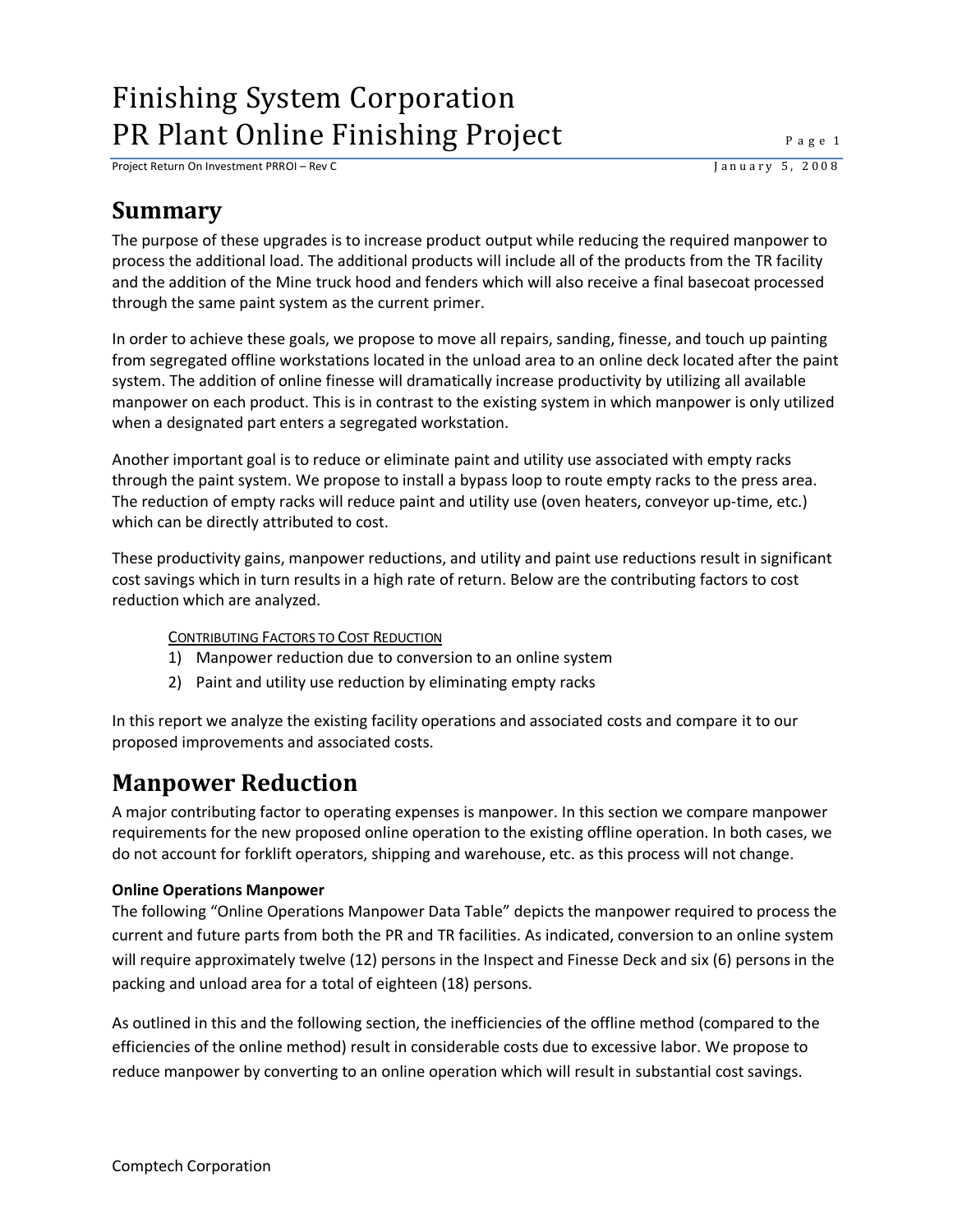Project Return On Investment PRROI – Rev C J a n u a r y 5, 2 0 0 8

| Unime Operations ividilipower Data Table – New Floposed Flotess<br><b>Operation/Description</b><br><b>Operation/Description</b><br><b>Area Location</b><br><b>Manpower</b> |                 |            |    |  |  |  |  |  |  |
|----------------------------------------------------------------------------------------------------------------------------------------------------------------------------|-----------------|------------|----|--|--|--|--|--|--|
|                                                                                                                                                                            |                 |            |    |  |  |  |  |  |  |
| Repair and Finesse Enclosure                                                                                                                                               | Repair          | Low Level  | 4  |  |  |  |  |  |  |
| Repair and Finesse Enclosure                                                                                                                                               | Repair          | High Level | 4  |  |  |  |  |  |  |
| Repair and Finesse Enclosure                                                                                                                                               | Paint           | High Level | 1  |  |  |  |  |  |  |
| Repair and Finesse Enclosure                                                                                                                                               | Paint           | Low Level  | 1  |  |  |  |  |  |  |
| Repair and Finesse Enclosure                                                                                                                                               | Audit           | Low Level  |    |  |  |  |  |  |  |
| Repair and Finesse Enclosure                                                                                                                                               | Audit           | High Level |    |  |  |  |  |  |  |
| Unload and Pack                                                                                                                                                            | Unload and pack |            | 6  |  |  |  |  |  |  |
| <b>Total</b>                                                                                                                                                               |                 |            | 18 |  |  |  |  |  |  |

### <span id="page-3-0"></span>**Online Operations Manpower Data Table – New Proposed Process**

#### <span id="page-3-1"></span>**Offline Operations Manpower**

The current facility operation utilizes an offline method to process parts after the paint shop. Parts are routed to segregated lanes, based on part type, where teams of personnel perform repair and finesse operations. Parts that require additional repairs or a second coat of primer are manually reloaded onto the conveyor system and sent back through the paint shop.

This offline method does not utilize all available manpower to the fullest extent. Operators spend a considerable amount of time waiting for a part to enter a workstation before work can begin. In addition some workstation operators walk up to forty feet to retrieve a part, perform finesse operations, and return the part to the conveyor for a second coat of primer. Also, since teams are working on several different tasks within a part group, a significant amount of time is spent switching tools and handling parts. These inefficiencies are evident by comparing the MMM500 hoods processed per day (96) to the new production output of 75 jobs per hour. This is equivalent to less than one and a half hours of production per day – currently a team of nine persons work an eight hour shift to process these parts.

The following table depicts the manpower required to process current and future parts from both the PR and TR facilities. As indicated, continuing to use an offline process will require a considerable number of personnel to process parts.

The annual product output data listed in the table is from the 08 Facility Optimization document; the manpower data is actual manpower as observed during our time study, manpower data collected from the TR facility, and estimated manpower based on similar parts. In all cases, the data does not include forklift operators, shipping and warehouse etc. as this process will not change.

Note that care has been taken not to overstate the manpower requirements. This is done by combining similar parts within stations and shifting personnel out of low or zero production products. Finally, manpower requirements have been stated over the next three year period and broken down by part; this allows for an accurate accounting during these periods.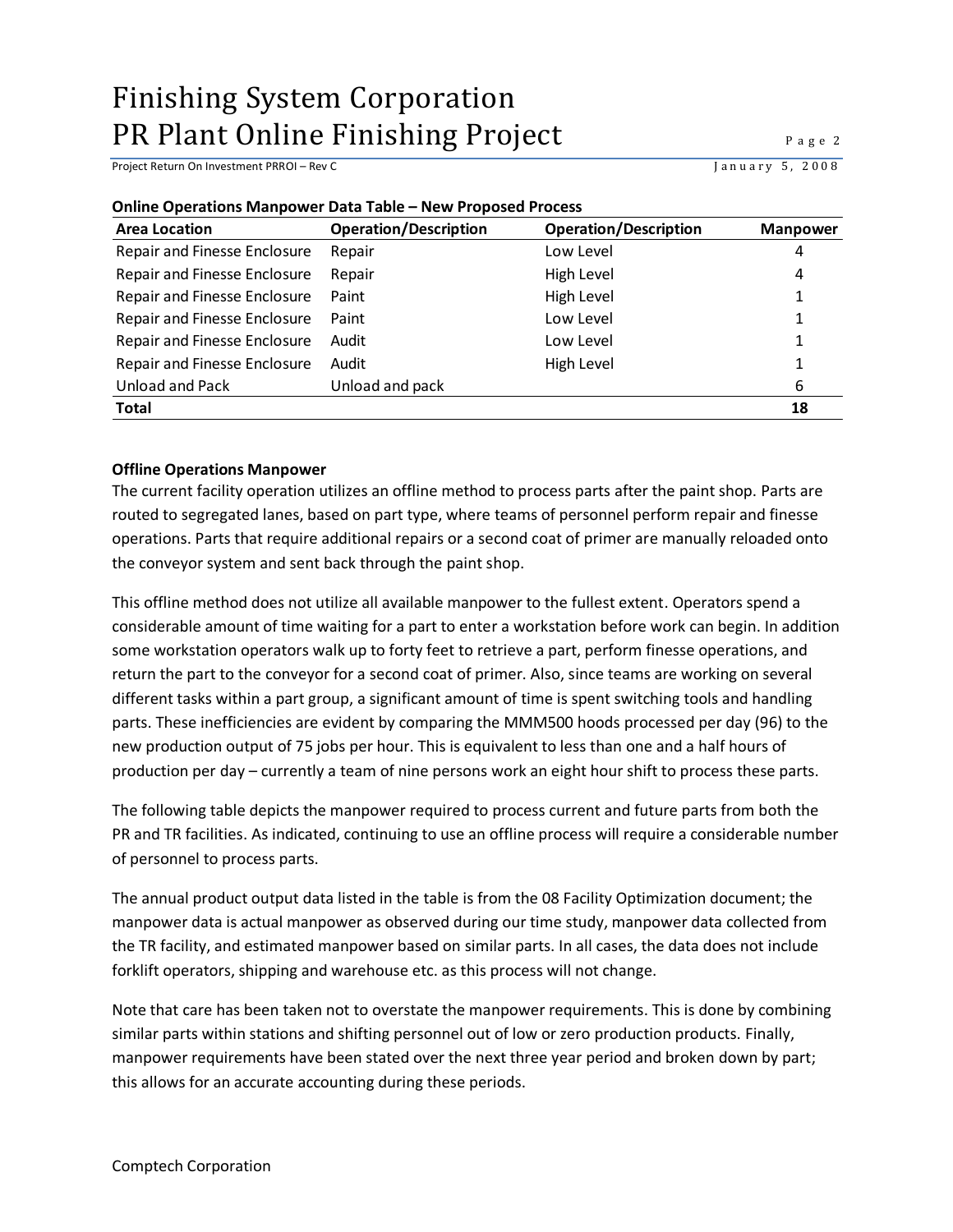Project Return On Investment PRROI – Rev C<br>
January 5, 2008

<span id="page-4-0"></span>

|                                         | 2008        | 2008           | 2009           | 2009           | 2010   | 2010           |                         |
|-----------------------------------------|-------------|----------------|----------------|----------------|--------|----------------|-------------------------|
|                                         | Parts       | Man-           | Parts          | Man-           | Parts  | Man-           |                         |
| <b>Part Description</b>                 | /1,000      | power          | /1,000         | power          | /1,000 | power          | <b>Notes</b>            |
| MMM500 Hood                             | 20          | 9              | 20             | 9              | 20     | 9              | Actual                  |
| <b>CC Hood</b>                          | 35          | 9              | 35             | 9              | 15     | 9              | Actual                  |
| <b>RRR Hood</b>                         | 1.5         | $\mathbf 0$    | 1.5            | $\mathbf 0$    | 0.7    | 0              | Process with CC Hood    |
| MMM500 F2 and F3 Cowl                   | 20          | 2              | 20             | $\overline{2}$ | 20     | 2              | Actual                  |
| Mine Hood                               | 3           | 6              | 13             | 6              | 20     | 6              | Sim to MMM500 hood      |
| Mine Fenders                            | 0           | $\mathbf 0$    | $\mathbf 0$    | 0              | 11     | 2              | Sim to MMM500 cowl      |
| Angme G350 Hood                         | 0           | 0              | $\overline{7}$ | 6              | 15     | 6              | Sim to MMM500 hood      |
| Angme G350 Fender                       | 0           | $\mathbf 0$    | $\overline{7}$ | $\mathbf 0$    | 15     | 0              | Process w/ Mime fender  |
| <b>Truck X Fenders</b>                  | 20          | $\overline{2}$ | 0              | 0              | 0      | 0              | Actual                  |
| R555 Fenders                            | 24          | 4              | 4              | 4              | 0      | 4              | Actual                  |
| <b>CC Rear Quarters</b>                 | 35          | 6              | 35             | 6              | 15     | 6              | Actual                  |
| <b>CC Door Surround</b>                 | 35          | 4              | 35             | 4              | 15     | 4              | Actual                  |
| R555 Fender                             | 25          | 6              | 25             | 6              | 25     | 6              | Actual                  |
| L350 Deck Lid                           | 49          | 5              | 49             | 5              | 49     | 5              | Actual                  |
| Mine GOP                                | 40          | $\overline{2}$ | 0              | 0              | 0      | 0              | Estimate                |
| Mine 2GOP                               | 3           | $\Omega$       | 0              | 0              | 0      | 0              | Process w/ L350 GOP     |
| <b>R300 Box</b>                         | 24          | 1              | 4              | 1              | 0      | 0              | Estimate                |
| R300 Floor                              | 24          | $\mathbf{1}$   | 4              | $\mathbf{1}$   | 0      | 0              | Estimate                |
| R300 Headboard                          | 24          | 1              | 4              | $\mathbf{1}$   | 0      | 0              | Estimate                |
| R300 Frt Door                           | 24          | 1              | 4              | $\mathbf{1}$   | 0      | 0              | Estimate                |
| R300 Rr Door                            | 24          | 1              | 4              | $\mathbf{1}$   | 0      | 0              | Estimate                |
| R300 Tonneau                            | 10          | $\mathbf{1}$   | 1.2            | 1              | 0      | 0              | Estimate                |
| <b>RRR Quarters</b>                     | 1.5         | $\mathbf 0$    | 1.5            | 0              | 0.7    | 0              | Process w/ another part |
| <b>RRR Surround</b>                     | 1.5         | $\mathbf 0$    | 1.5            | $\mathbf 0$    | 0.7    | 0              | Process w/ another part |
| ZZ Hood                                 | 20          | 6              | 20             | $\mathbf 0$    | 19     | $\mathbf 0$    | Process w/ Magna Hood   |
| MM500 Fender                            | $\mathbf 0$ | $\mathbf 0$    | 4.3            | $\mathbf 0$    | 4      | $\mathbf 0$    | Process w/ another part |
| L350 Hood                               | 4.5         | $\mathbf 0$    | 6              | 0              | 6      | 0              | Process w/ Lincoln Roof |
| L350 Fender                             | 45          | 1              | 6              | 1              | 6      | 1              | Estimate                |
| L500 Roof Fill Panel                    | 20          | $\overline{2}$ | 30             | $\overline{2}$ | 30     | $\overline{2}$ | Estimate                |
| <b>Total Manpower</b>                   |             | 70             |                | 66             |        | 62             |                         |
| Salary and Bennefits per Man            |             | \$60,000       |                | \$62,400       |        | \$64,896       |                         |
|                                         |             |                |                |                |        |                |                         |
| <b>Total Cost (millions of dollars)</b> |             | \$4.20         |                | \$4.12         |        | \$4.02         |                         |

#### **Note:**

Salary assumes a four percent increase annually to account for inflation

Data assumes no new product are introduced during this period. Additional products will increase existing manpower requirements.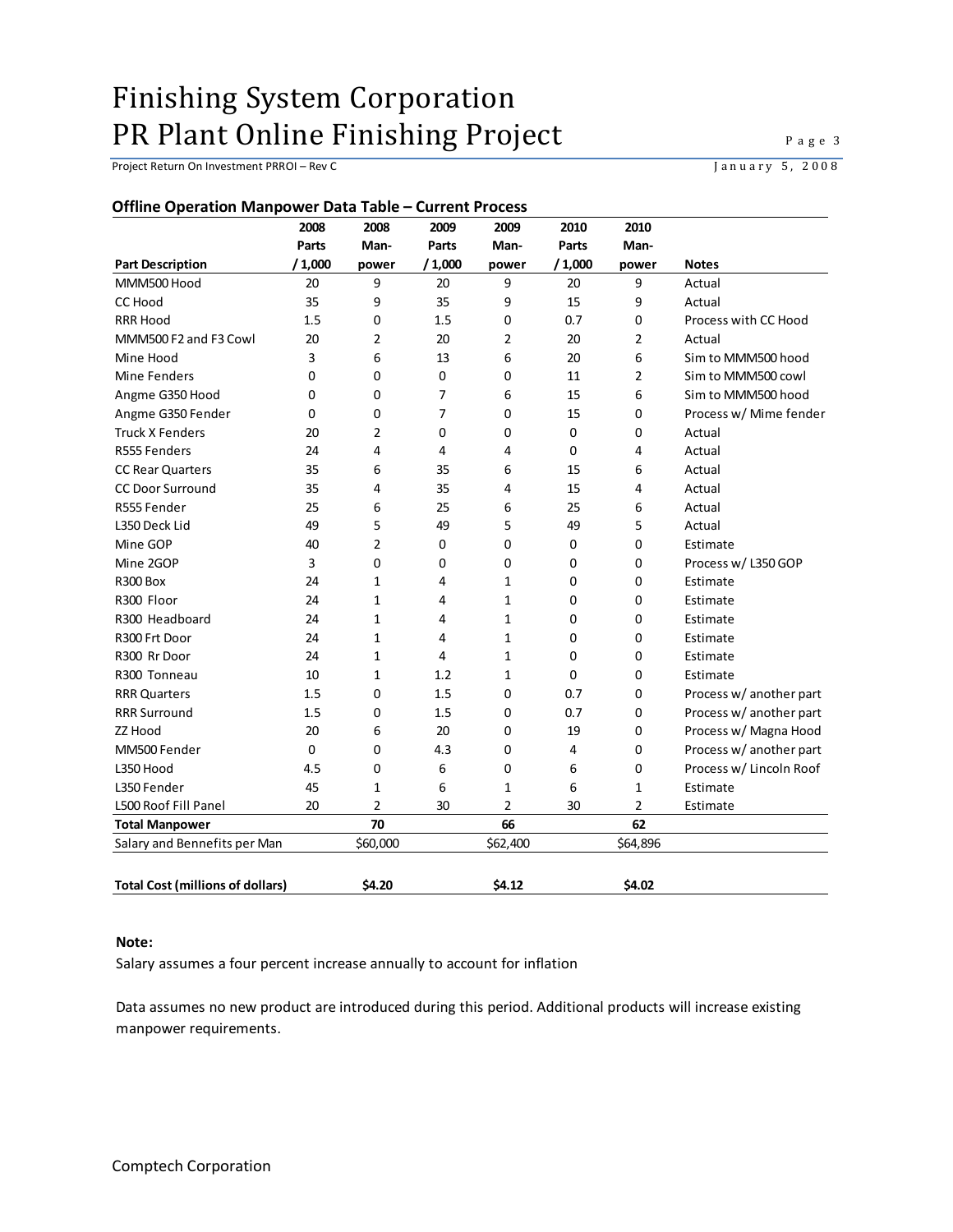Project Return On Investment PRROI – Rev C<br>January 5, 2008

#### <span id="page-5-0"></span>**Existing Offline vs. Proposed Online Operations**

By comparing the new proposed online operations to the existing offline operations, we will realize a manpower reduction of forty-four (44) to fifty-two (52) persons. Assuming an average annual salary and overhead associated with each person, we arrive at an annual cost savings attributed to manpower reduction.

|                                         | 2008            | 2009            | 2010            |
|-----------------------------------------|-----------------|-----------------|-----------------|
| <b>Description</b>                      | <b>Manpower</b> | <b>Manpower</b> | <b>Manpower</b> |
| Offline Manpower Requirment by Year     | 70              | 66              | 62              |
| Online Manpower Requirement (constant)  | 18              | 18              | 18              |
| <b>Manpower Reduction by Year</b>       | 52              | 48              | 44              |
|                                         |                 |                 |                 |
| Salary and Bennefits per Man            | \$60,000        | \$62,400        | \$64,896        |
| Offline Manpower Annual Cost (millions) | \$4.20          | \$4.12          | \$4.02          |
| Online Manpower Annual Cost (millions)  | \$1.08          | \$1.12          | \$1.17          |
| Percent Change in Manpower Costs        | -74%            | -73%            | $-71%$          |
|                                         |                 |                 |                 |
| <b>Annual Cost Reduction (millions)</b> | 53.12           | \$3.00          | \$2.86          |

#### **Note:**

Salary assumes a four percent increase annually to account for inflation

Data assumes no new product are introduced during this period. Additional products will increase existing manpower requirements.

### <span id="page-5-1"></span>**Paint and Utility Use Reduction**

In the existing system, a significant number of empty racks are delivered to the paint shop. Empty racks within the existing facility are processed like full racks: washer chemicals are used to clean the parts, heat is used to evaporate the washer solution, excess heat is carried out of the dry-off oven, paint is applied to the parts, heat is used to raise the part and rack temperature to cure the paint, and again excess heat is carried out of the bake oven. This in addition to power consumption attributed to the work the conveyor must perform in order to move racks through the system and the power used by the robots to perform the painting operations can be directly linked to cost.

The paint shop total operating expense is the sum of the utility operating expenses and the paint consumption expense. The utility operating expense associated with each part is nine dollars and forttwo cent (\$9.42) while the paint consumption costs vary by part as indicated in the following table. Since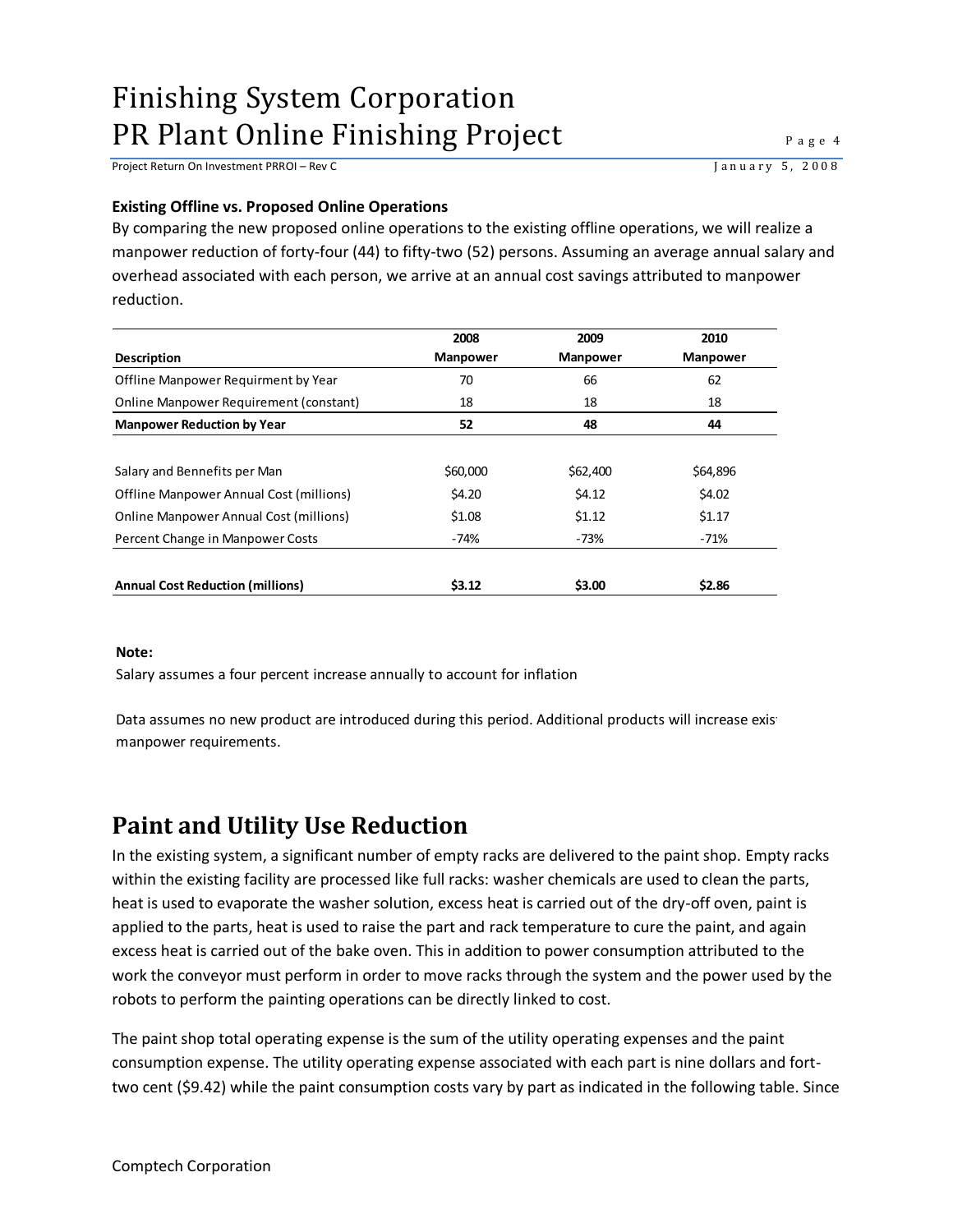Project Return On Investment PRROI – Rev C<br>
J a n u a r y 5, 2008

in this case we are evaluating empty racks or empty rack spaces, over \$9.42 is spent on each empty space within a rack.

This total expense is multiplied by the annual part output to reach the total annual costs associated with painting parts within the paint shop. Finally, the total cost of painting is multiplied by the empty rack throughput (1 – rack load efficiency) to determine the cost of processing empty racks or partially empty racks within the paint shop.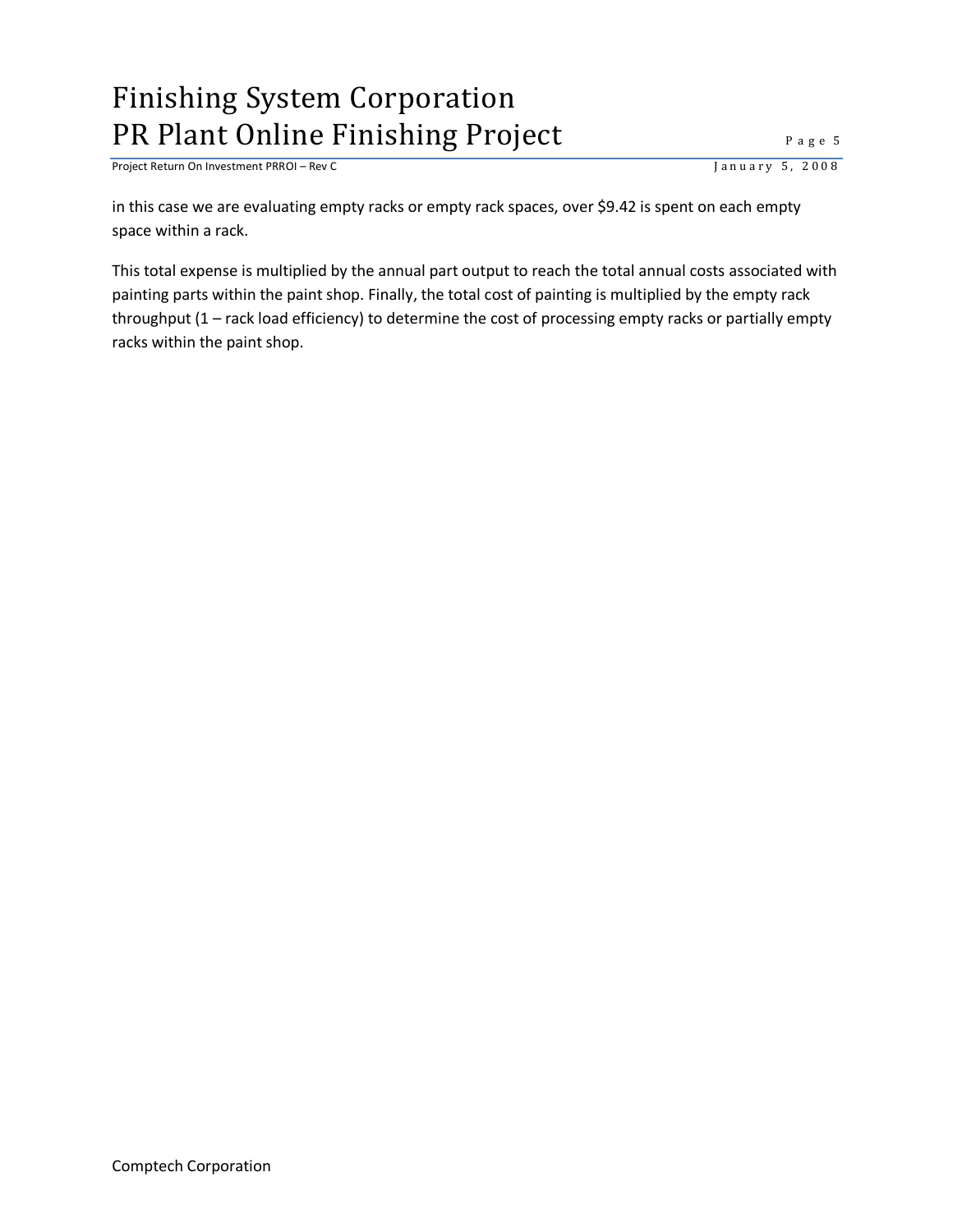Project Return On Investment PRROI – Rev C<br>
January 5, 2008

#### <span id="page-7-0"></span>**Paint and Overhead Costs Associated with Empty Racks**

|                                      | Paint  |                | 2008   | 2008   | 2009        | 2009   | 2010        | 2010   |                             |
|--------------------------------------|--------|----------------|--------|--------|-------------|--------|-------------|--------|-----------------------------|
|                                      | Cost   | Parts          | Parts  | Cost   | Parts       | Cost   | Parts       | Cost   |                             |
| <b>Part Description</b>              | / Part | / Rack         | /1,000 | /mil   | /1,000      | /mil   | /1,000      | /mil   | <b>Cost Notes</b>           |
| MMM500 Hood                          | \$4.70 | $\mathbf{1}$   | 20     | \$0.28 | 20          | \$0.29 | 20          | \$0.31 | Actual                      |
| <b>CC Hood</b>                       | \$2.73 | $\overline{2}$ | 35     | \$0.43 | 35          | \$0.44 | 15          | \$0.20 | Actual                      |
| <b>RRR Hood</b>                      | \$2.73 | $\overline{2}$ | 1.5    | \$0.02 | 1.5         | \$0.02 | 0.7         | \$0.01 | Actual                      |
| MMM500 F2 and F3 Cowl                | \$1.13 | 6              | 20     | \$0.21 | 20          | \$0.22 | 20          | \$0.23 | Actual                      |
| Mine Hood                            | \$4.70 | 1              | 3      | \$0.04 | 13          | \$0.19 | 20          | \$0.31 | Sim to MMM500 hood          |
| Mine Fenders                         | \$1.13 | 6              | 0      | \$0.00 | $\mathbf 0$ | \$0.00 | 11          | \$0.13 | Sim to MMM500 cowl          |
| Angme G350 Hood                      | \$4.70 | $\mathbf{1}$   | 0      | \$0.00 | 7           | \$0.10 | 15          | \$0.23 | Sim to MMM500 hood          |
| Angme G350 Fender                    | \$1.13 | 6              | 0      | \$0.00 | 7           | \$0.08 | 15          | \$0.17 | Process w/ Mime fender      |
| <b>Truck X Fenders</b>               | \$1.13 | 8              | 20     | \$0.21 | 0           | \$0.00 | $\mathbf 0$ | \$0.00 | Sim to MMM500 hood          |
| R555 Fenders                         | \$0.00 | X              | 24     | \$0.23 | 4           | \$0.04 | 0           | \$0.00 | Need production data        |
| <b>CC Rear Quarters</b>              | \$1.13 | 8              | 35     | \$0.37 | 35          | \$0.38 | 15          | \$0.17 | <b>Estimated paint cost</b> |
| <b>CC Door Surround</b>              | \$1.41 | 4              | 35     | \$0.38 | 35          | \$0.39 | 15          | \$0.18 | Actual                      |
| R555 Fender                          | \$1.13 | 1              | 25     | \$0.26 | 25          | \$0.27 | 25          | \$0.29 | Estimated paint cost        |
| L350 Deck Lid                        | \$4.70 | 4              | 49     | \$0.69 | 49          | \$0.72 | 49          | \$0.75 | Sim to CC Hood              |
| Mine GOP                             | \$1.00 | 14             | 40     | \$0.42 | $\mathbf 0$ | \$0.00 | 0           | \$0.00 | Actual                      |
| Mine 2GOP                            | \$0.38 | 14             | 3      | \$0.03 | $\mathbf 0$ | \$0.00 | 0           | \$0.00 | Actual                      |
| <b>R300 Box</b>                      | \$2.00 | 4              | 24     | \$0.27 | 4           | \$0.05 | 0           | \$0.00 | Estimated paint cost        |
| R300 Floor                           | \$2.00 | 4              | 24     | \$0.27 | 4           | \$0.05 | 0           | \$0.00 | Estimated paint cost        |
| R300 Headboard                       | \$2.00 | 4              | 24     | \$0.27 | 4           | \$0.05 | 0           | \$0.00 | Estimated paint cost        |
| R300 Frt Door                        | \$3.00 | 8              | 24     | \$0.30 | 4           | \$0.05 | 0           | \$0.00 | <b>Estimated paint cost</b> |
| R300 Rr Door                         | \$3.00 | 16             | 24     | \$0.30 | 4           | \$0.05 | 0           | \$0.00 | Estimated paint cost        |
| R300 Tonneau                         | \$3.00 | $\overline{2}$ | 10     | \$0.12 | 1.2         | \$0.02 | $\Omega$    | \$0.00 | Estimated paint cost        |
| <b>RRR Quarters</b>                  | \$1.41 | $\overline{2}$ | 1.5    | \$0.02 | 1.5         | \$0.02 | 0.7         | \$0.01 | Actual                      |
| <b>RRR Surround</b>                  | \$1.41 | $\overline{2}$ | 1.5    | \$0.02 | 1.5         | \$0.02 | 0.7         | \$0.01 | Actual                      |
| ZZ Hood                              | \$2.73 | 2              | 20     | \$0.24 | 20          | \$0.25 | 19          | \$0.25 | Actual                      |
| MM500 Fender                         | \$1.13 | 2              | 0      | \$0.00 | 4.3         | \$0.05 | 4           | \$0.05 | Estimated paint cost        |
| L350 Hood                            | \$4.70 | 2              | 4.5    | \$0.06 | 6           | \$0.09 | 6           | \$0.09 | <b>Estimated paint cost</b> |
| L350 Fender                          | \$1.13 | 8              | 45     | \$0.47 | 6           | \$0.07 | 6           | \$0.07 | Estimated paint cost        |
| L500 Roof Fill Panel                 | \$2.00 | 16             | 20     | \$0.23 | 30          | \$0.36 | 30          | \$0.37 | <b>Estimated paint cost</b> |
| <b>Total Annual Cost</b>             |        |                |        | \$6.15 |             | \$4.26 |             | \$3.79 |                             |
| Empty rack throughput (1 - load eff) |        |                |        | 10%    |             | 10%    |             | 10%    |                             |
|                                      |        |                |        |        |             |        |             |        |                             |

#### **Notes:**

Cost/mil = (paint cost per part + paint shop operating cost per part) \* parts per year

Paint cost per part provided by CC facility personnel.

Parts per year and parts per rack provided in "08 Facility Optimization".

Operting cost associated to each part provided by CC facility personnel. \$9.42 per part.

Paint overhead cost are increased by 4% per year to account for inflation

Rack load efficiency provided in "08 Facility Optimization". 90%